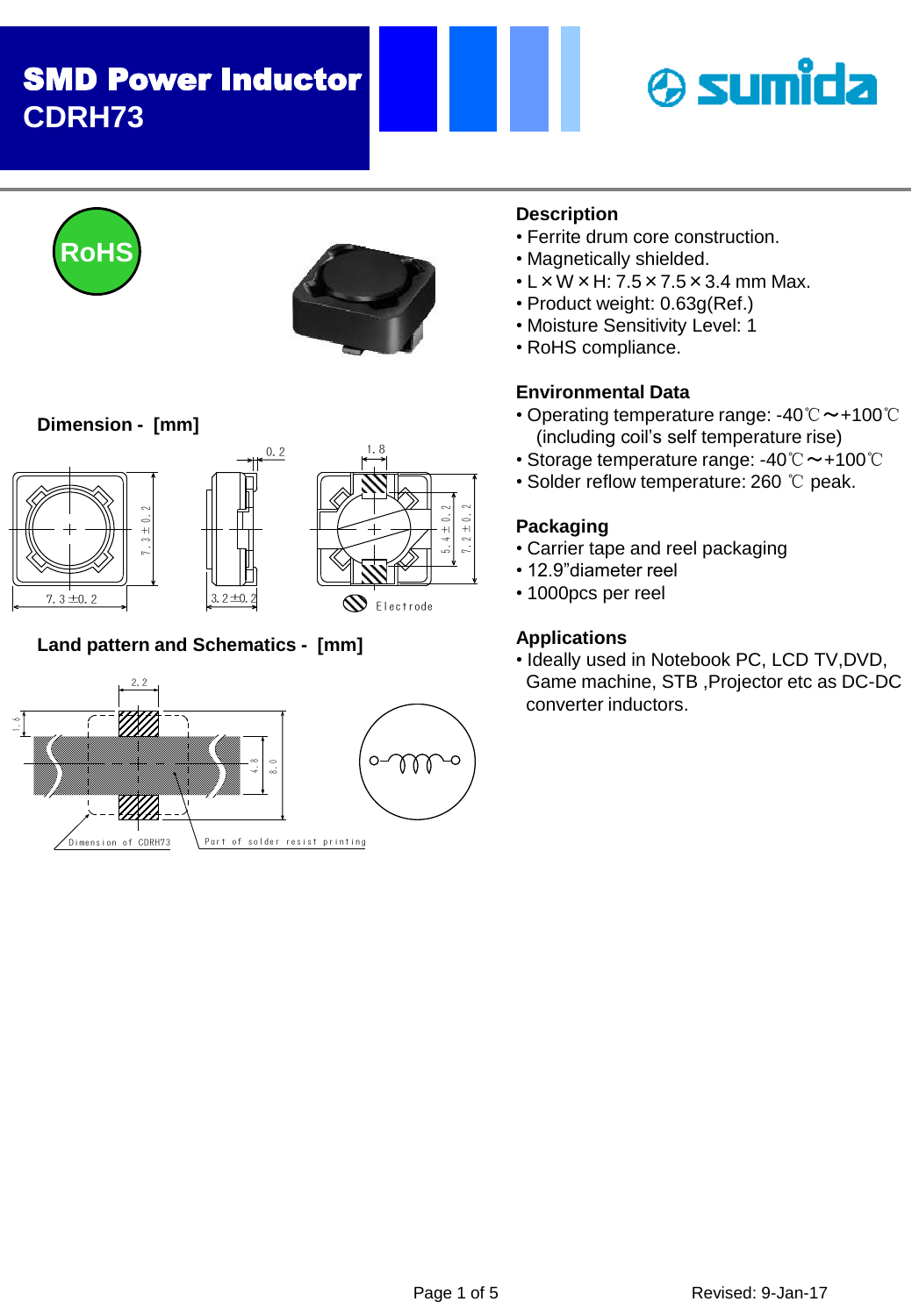

## **Electrical Characteristics**

| Part No.         | Stamp | Inductance<br>(HH)<br>[within ] $\divideontimes$ 1 | $D.C.R.(\Omega)$<br>Max. (Typ.)<br>(at $20^{\circ}$ ) | <b>Rated Current</b><br>$(A) \times 2$ |
|------------------|-------|----------------------------------------------------|-------------------------------------------------------|----------------------------------------|
| CDRH73NP-100MC-B | 100   | $10 + 20%$                                         | 72m (55m)                                             | 1.68                                   |
| CDRH73NP-120MC-B | 120   | $12 \pm 20%$                                       | 98m (75m)                                             | 1.52                                   |
| CDRH73NP-150MC-B | 150   | $15 + 20%$                                         | 0.13(96m)                                             | 1.33                                   |
| CDRH73NP-180MC-B | 180   | $18 + 20%$                                         | 0.14(0.11)                                            | 1.20                                   |
| CDRH73NP-220MC-B | 220   | $22 \pm 20%$                                       | 0.19(0.15)                                            | 1.07                                   |
| CDRH73NP-270MC-B | 270   | $27 + 20%$                                         | 0.21(0.16)                                            | 0.96                                   |
| CDRH73NP-330MC-B | 330   | $33 + 20%$                                         | 0.24(0.18)                                            | 0.91                                   |
| CDRH73NP-390MC-B | 390   | $39 + 20%$                                         | 0.32(0.25)                                            | 0.77                                   |
| CDRH73NP-470MC-B | 470   | $47 + 20%$                                         | 0.36(0.28)                                            | 0.76                                   |
| CDRH73NP-560MC-B | 560   | $56 + 20%$                                         | 0.47(0.36)                                            | 0.68                                   |
| CDRH73NP-680MC-B | 680   | $68 + 20%$                                         | 0.52(0.40)                                            | 0.61                                   |
| CDRH73NP-820MC-B | 820   | $82 + 20%$                                         | 0.69(0.53)                                            | 0.57                                   |
| CDRH73NP-101MC-B | 101   | $100 \pm 20 \%$                                    | 0.79(0.61)                                            | 0.50                                   |
| CDRH73NP-121MC-B | 121   | $120 \pm 20 \%$                                    | 0.89(0.69)                                            | 0.49                                   |
| CDRH73NP-151MC-B | 151   | $150 \pm 20\%$                                     | 1.27(1.02)                                            | 0.43                                   |
| CDRH73NP-181MC-B | 181   | $180 \pm 20 \%$                                    | 1.45(1.16)                                            | 0.39                                   |
| CDRH73NP-221MC-B | 221   | $220 \pm 20\%$                                     | 1.65(1.32)                                            | 0.35                                   |
| CDRH73NP-271MC-B | 271   | $270 \pm 20\%$                                     | 2.31(1.85)                                            | 0.32                                   |
| CDRH73NP-331MC-B | 331   | $330 \pm 20 \%$                                    | 2.62(2.10)                                            | 0.28                                   |
| CDRH73NP-391MC-B | 391   | 390 20%                                            | 2.94(2.35)                                            | 0.26                                   |
| CDRH73NP-471MC-B | 471   | $470 \pm 20\%$                                     | 4.18(3.35)                                            | 0.24                                   |
| CDRH73NP-561MC-B | 561   | $560 \pm 20 \%$                                    | 4.67 (3.73)                                           | 0.22                                   |
| CDRH73NP-681MC-B | 681   | $680 \pm 20 \%$                                    | 5.73(4.58)                                            | 0.19                                   |
| CDRH73NP-821MC-B | 821   | 820 $\pm$ 20%                                      | 6.54(5.23)                                            | 0.18                                   |
| CDRH73NP-102MC-B | 102   | $1000 \pm 20 \%$                                   | 9.44(7.55)                                            | 0.16                                   |

※1. Inductance measuring condition: at 1 kHz.

※2. Rated current: The DC current at which the inductance decreases to 75% of its nominal value or when △t=40℃, whichever is lower (Ta=20℃ ) .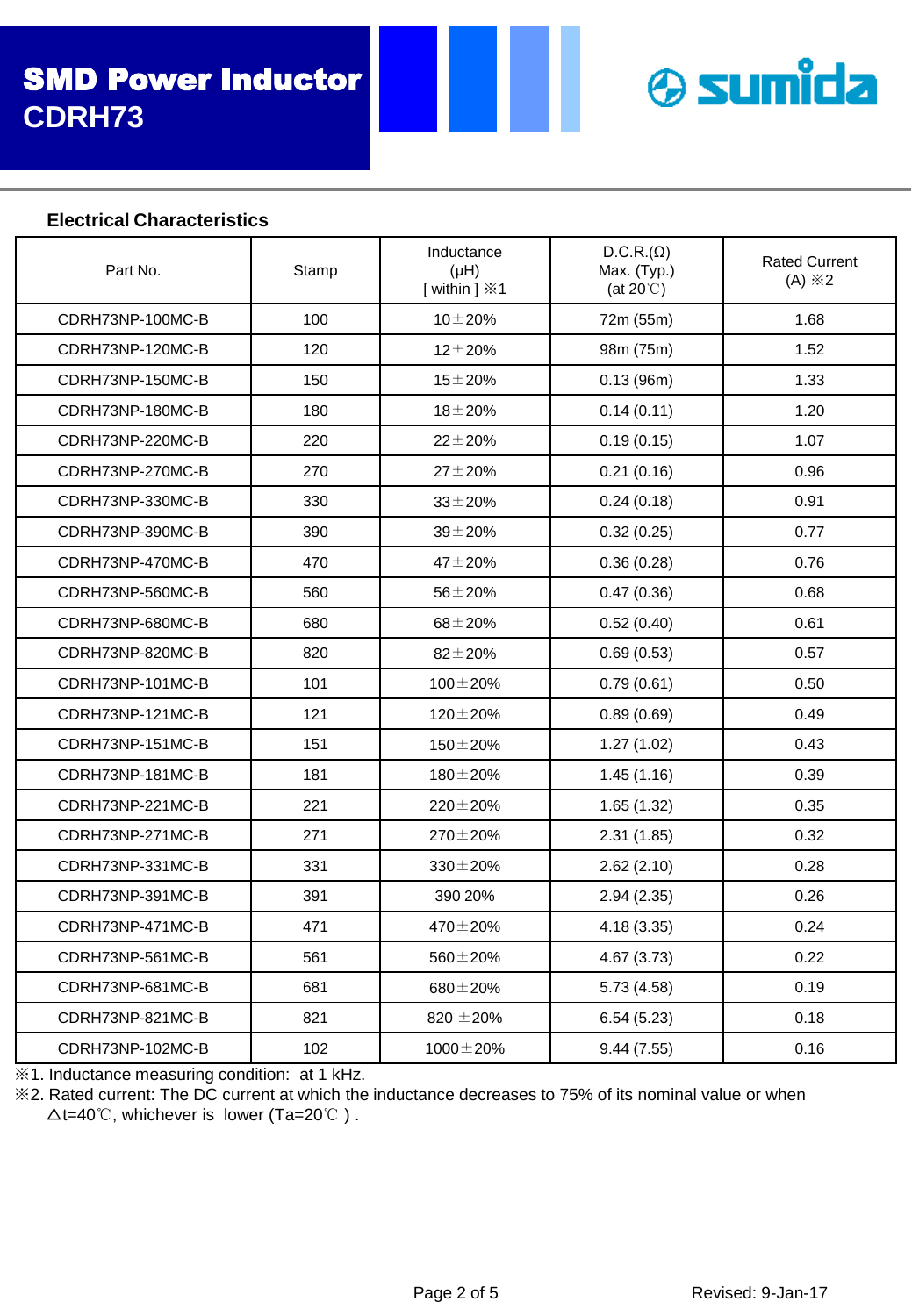## SMD Power Inductor **CDRH73**



**& sumida**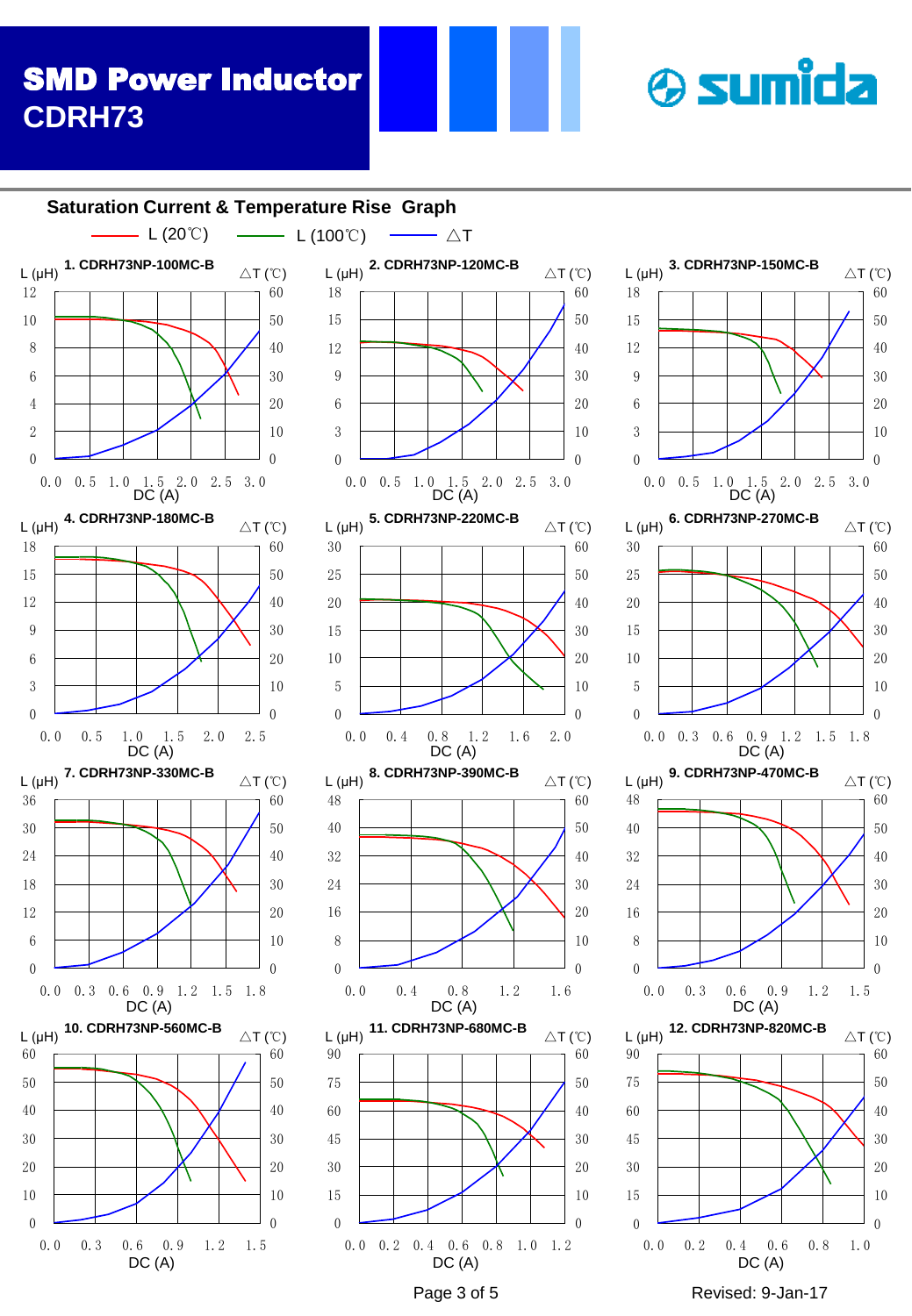## SMD Power Inductor **CDRH73**

# **& sumida**